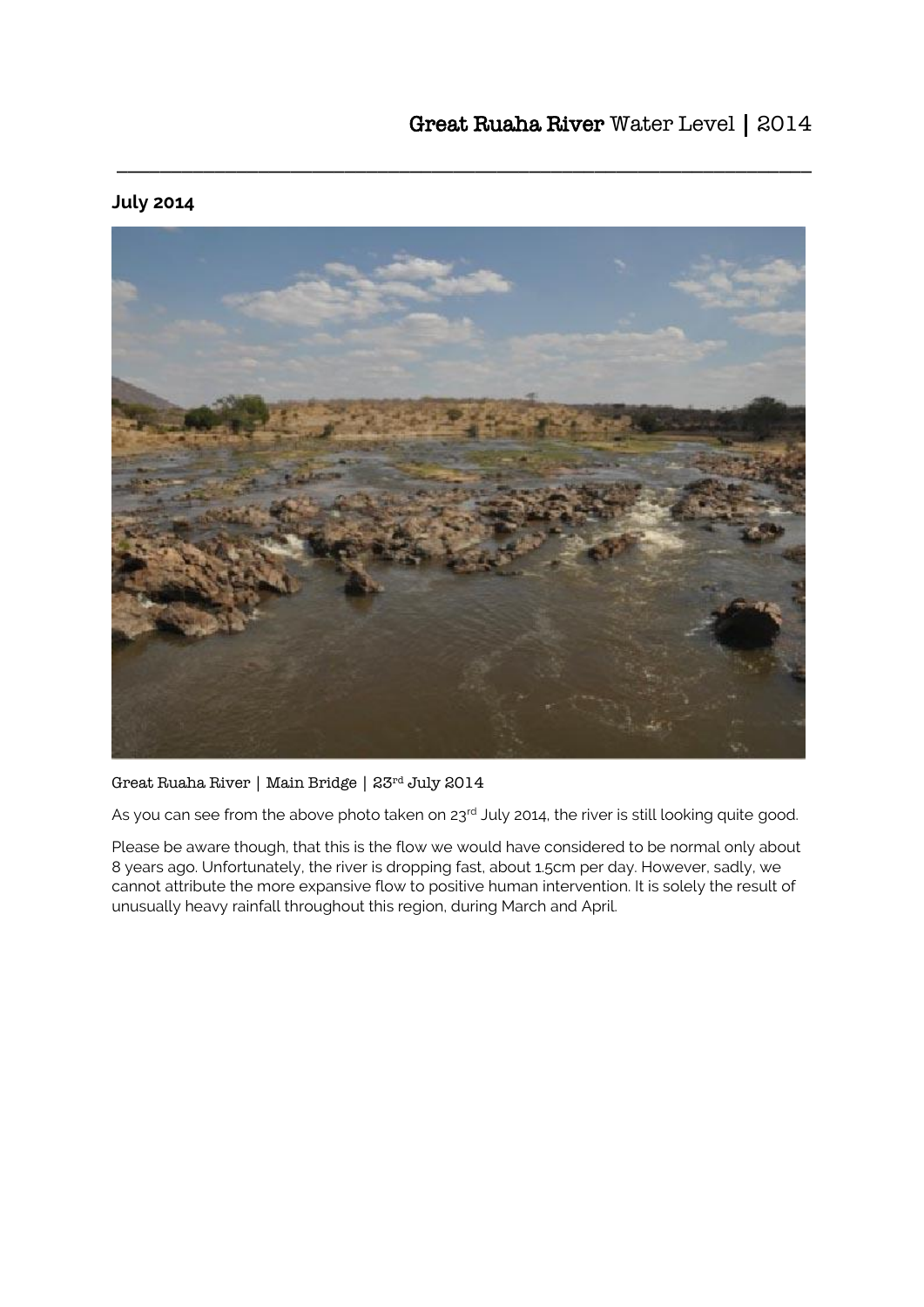## Comparisons 2014 v 2013



Great Ruaha River | Main Bridge 18th June 2014

You can see that the river is flowing almost bank to bank. This is what we would call 'normal' flow for June. This is due to excessive rainfall in the catchment area. One of the higher flows on recent record.



Great Ruaha River | Main Bridge 15th June 2013

This is how it looked at the same spot last year at almost the same time. You can see that there are slightly more green islands showing last year, but alarmingly it does not look much different to this year. 2013 was one of the lowest flows on record.



Great Ruaha River | Main Bridge July 23rd 2014

Now compare these two photos for July. They look almost the same! How can this be? 2014 had huge rainfall and a record flow but you wouldn't know that now! This just shows the huge off-take despite the fact the crops have already been harvested.



Great Ruaha River | Main Bridge July 9th 2013

This is how the river looked at the same spot this time last year. Remember that 2013 had the lowest flows on record. When you compare the photos on the left to those on the right you can clearly see that even more water has been abstracted this year than last year at this time!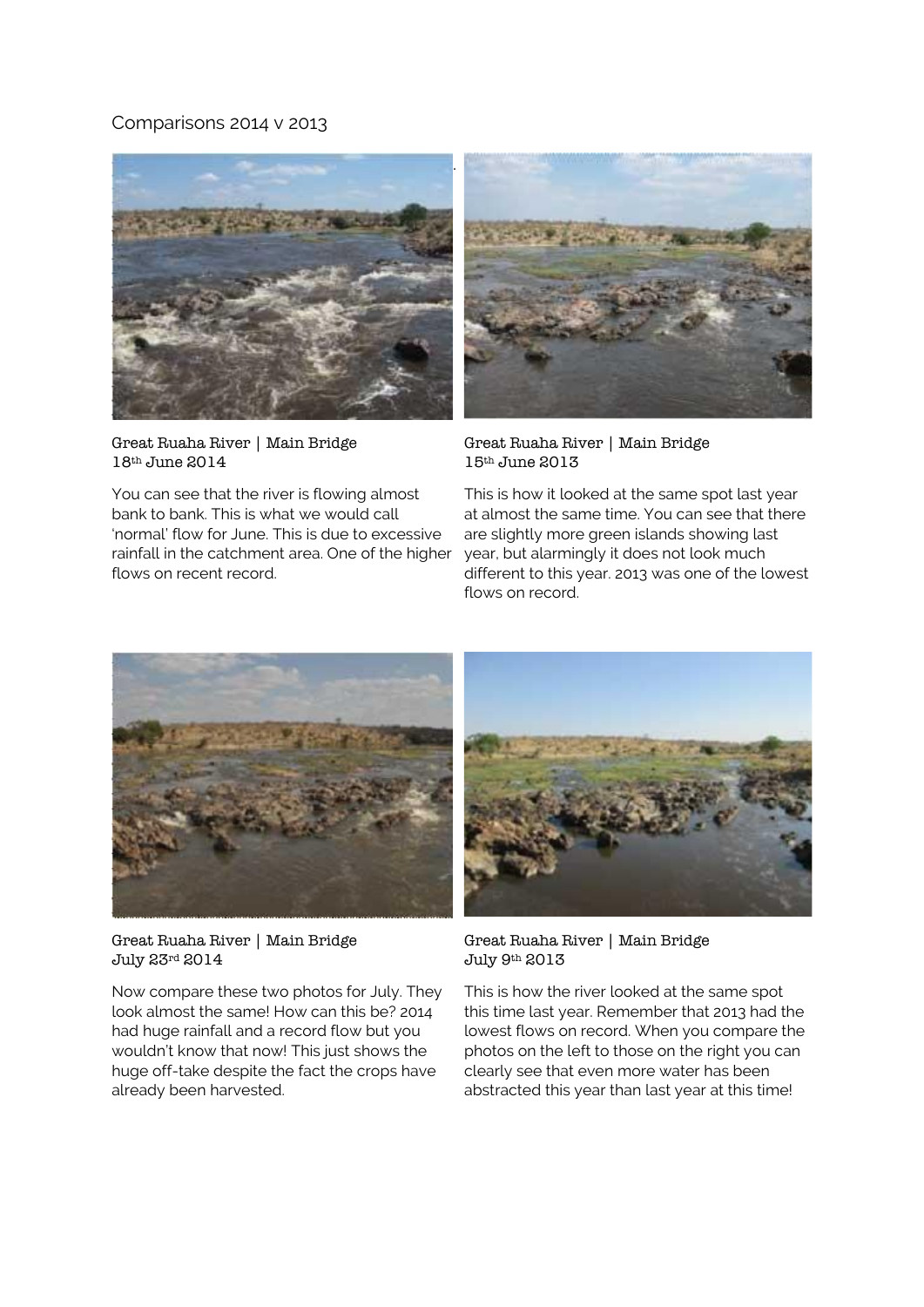## The Rice Problem

Photos from the Kapunga rice scheme, the second scheme to be started in the Usangu basin in 1987. This is but one of the 3 major schemes that draw off water from the Great Ruaha River. These areas are extraordinarily green, lush and covered with acres and acres of water. It was really shocking to see the huge wastage of water… that is normal!



## Kapunga Rice Scheme



These photos are all taken on  $6<sup>th</sup>$  July 2014.

Harvested paddies lie idle but are still flooded with precious water to keep the weeds down. They will remain flooded until they are replanted in November; the height of the dry season!